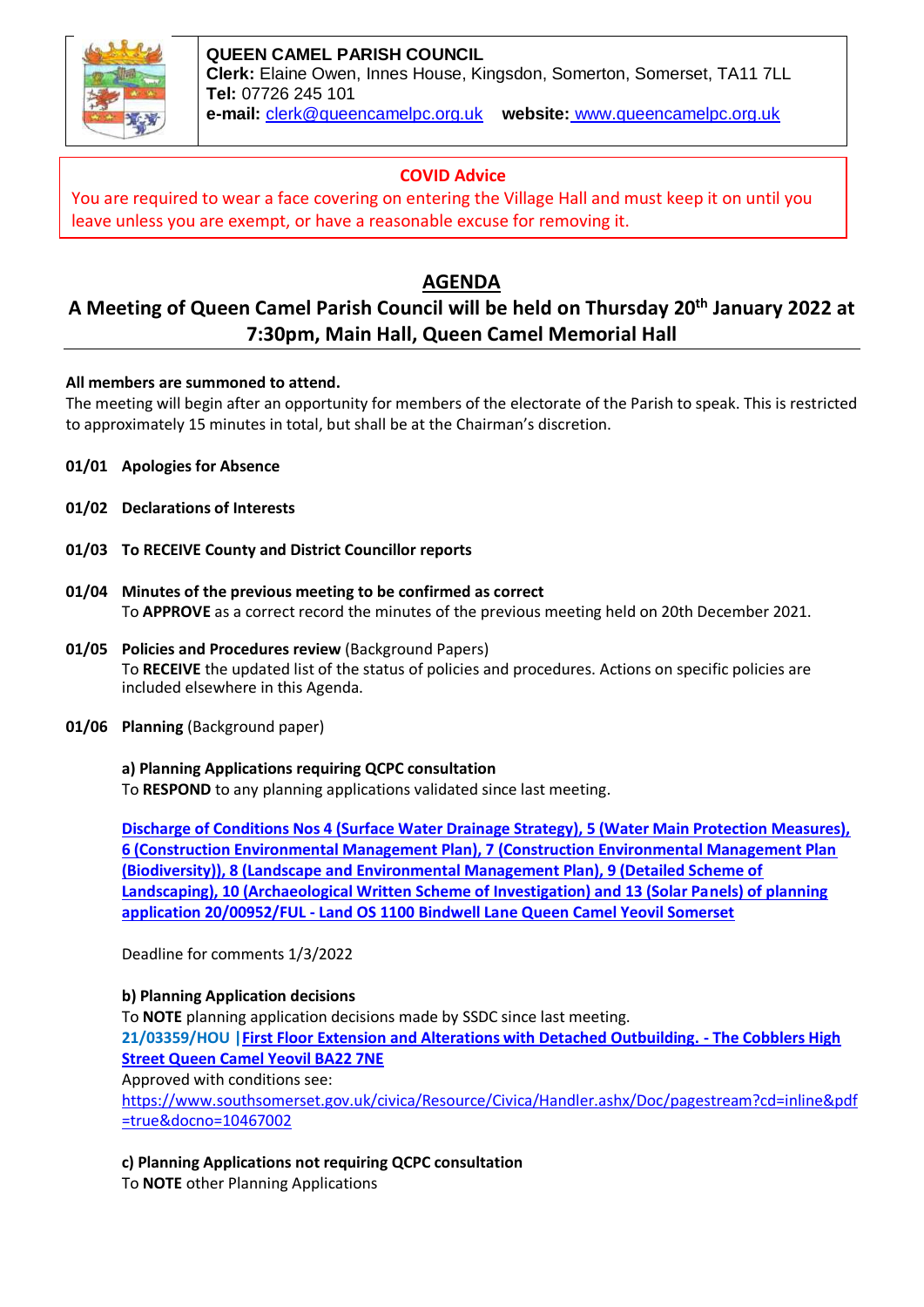#### **01/07 The Old Surgery** To **RECEIVE** any update

#### **01/08 Neighbourhood Plan** (Background Paper) To **REVIEW** the project list and receive any update, including from Cllr Malton regarding *Getting About, Project 5* and the footpath and bridleway.

**01/09 Impact of A303 dualling works** To **RECEIVE** any updates from Councillors

# **01/10 Queen Camel Traffic Regulation Order (TRO)**  To **RECEIVE** any updates including from Cllr Malton about the questionnaire.

# **01/11 Highways**

a) Blocked roadside drains were reported to SCC using the online tool. To **RECEIVE** an update from Cllr Norman.

b) To **DISCUSS** correspondence concerning traffic entering Grace Martin's

c) To **RECEIVE** an update regarding the sink hole by bridge

d) To **DISCUSS** request to Councillors for a pedestrian crossing in the High Street.

**01/12 Speedwatch / Speed Indicator Devices (SIDs)** To **RECEIVE** an update from Councillors.

# **01/13 Noticeboards**

To **RECEIVE** any update about the condition of, and options for the noticeboards (including a virtual noticeboard) from Councillors.

#### **01/14 Environment and footpaths**

#### **a) Sewage Discharge into River Cam**

To **NOTE** that information about the Water Guardians scheme is now on the website.

#### **b) Footpath Maintenance**

To **RECEIVE** any update from Councillor Malton

#### **c) Ownership of grass verge outside church gates**

To **RECEIVE** an update from Cllr Malton following SCC's response that it will be better managed by volunteers. (SCC will not maintain until such time as over-growth becomes a nuisance to walkers)

#### **d) Litter / waste bins**

To **RECEIVE** an update from Councillor Malton, including progress on dog bins.

#### **e) Wildflower Giveaway**

To **RECEIVE** information about the SSDC Wildflower Giveaway and to **RESOLVE** to approve participation in principle.

#### **f) Thermal Imaging trial**

To **RECEIVE** information about participation in the Area East thermal imaging camera trial.

#### **g) Environment budget**

To **DISCUSS** spend from the environment budget and **APPROVE** specific items.

#### **01/15 Flood Committee**

To **RECEIVE** any update from Councillors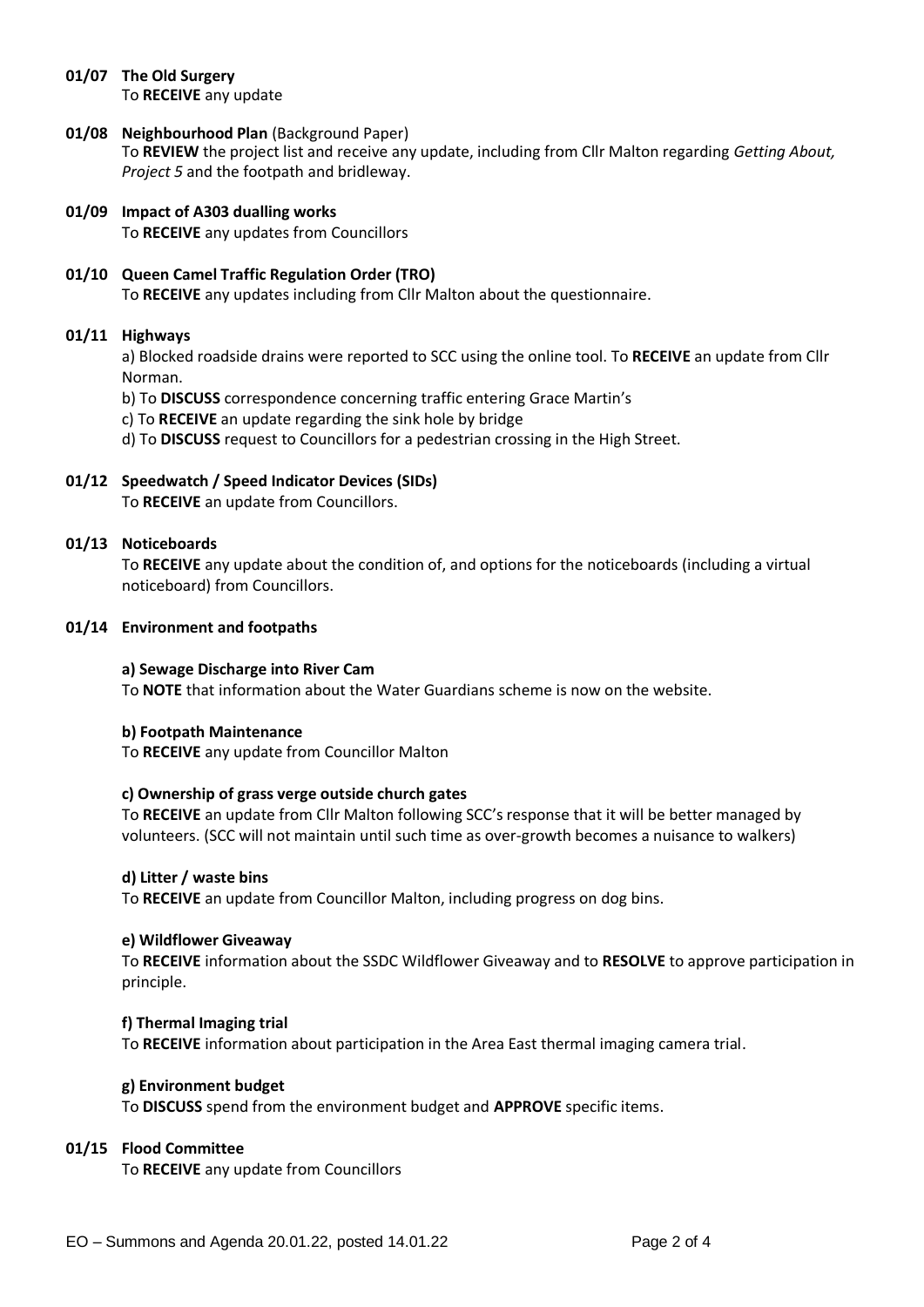## **01/16 SCC Land at Queen Camel Playing Field**

To **RECEIVE** any update from the clerk following a letter being sent to MP David Warburton.

## **01/17 Neighbourhood Watch**

To **RECIEVE** any update

### **01/18 Queen Camel Playing Field Management Committee**

The first meeting of the Committee will take place on  $24<sup>th</sup>$  January. Minutes will form a background paper to subsequent Council meetings.

**a) Playing Field Management Committee Terms of Reference** (Background document)

To **DISCUSS** the Terms of Reference with a view to prompt adoption

#### **b) Insurance, electricity and water**

To **RECEIVE** an update on insurance and utilities

**c) Transfer of Assets from the Playing Field Committee to Queen Camel Parish Council** To **RECEIVE** an update

# **01/19 Playing Field Development Working Party**

a) To **RESOLVE** to elect members to the working party and agree date of first meeting b) To **RESOLVE** responsibility for drafting working party Terms of Reference.

#### **01/20 Communications**

a) To **RECEIVE** any update about the village Welcome Packs

b) To **RECEIVE** any update about parish council social media, website etc.

#### **01/21 The Queen's Platinum Jubilee**

To **NOTE** that a meeting will be held on 16th February and that a report will follow.

#### **01/22 Solar Farms**

To **NOTE** that the signed corrected DEED has been returned to NextPower and to **RECEIVE** any further update about solar farms from the clerk.

#### **01/23 Community Benefit Fund (CBF) Panel**

a) To **RESOLVE** to approve the TOR, Application Guidelines, Application Forms and Marking Grid, that have been revised by the clerk to take account of requested changes. (Background Papers).

b) To **RECEIVE** an update about the purchase of the Defibrillators.

c) To **RECEIVE** a progress report about the Community Lounge project from Cllr Gettings.

#### **01/24 Financial Reports**

**a)** To **RESOLVE** that Cllr Norman may sign the Bank Statement and Reconciliation report for Quarter 3 (Background papers)

**b)** To **RESOLVE** to adopt the Reserves Policy as recommended by the Finance and Risk Committee (Background paper)

**c)** To **RESOLVE** to approve that the Playing Field Electricity Bill may be paid by Direct Debit **d)** To **RESOLVE** to approve that clerk Home Office Allowance of £33.50 may be paid by Standing Order on

the last working day of each month.

**e)** To **NOTE** the following payments have been authorised by the Chairman of the Finance and Risk Committee under delegated authority since 20<sup>th</sup> December. The items specified as 'Community Lounge' have all been paid for from the ring-fenced *Opening Up Safely Grant* and relate to Christmas event expenses.